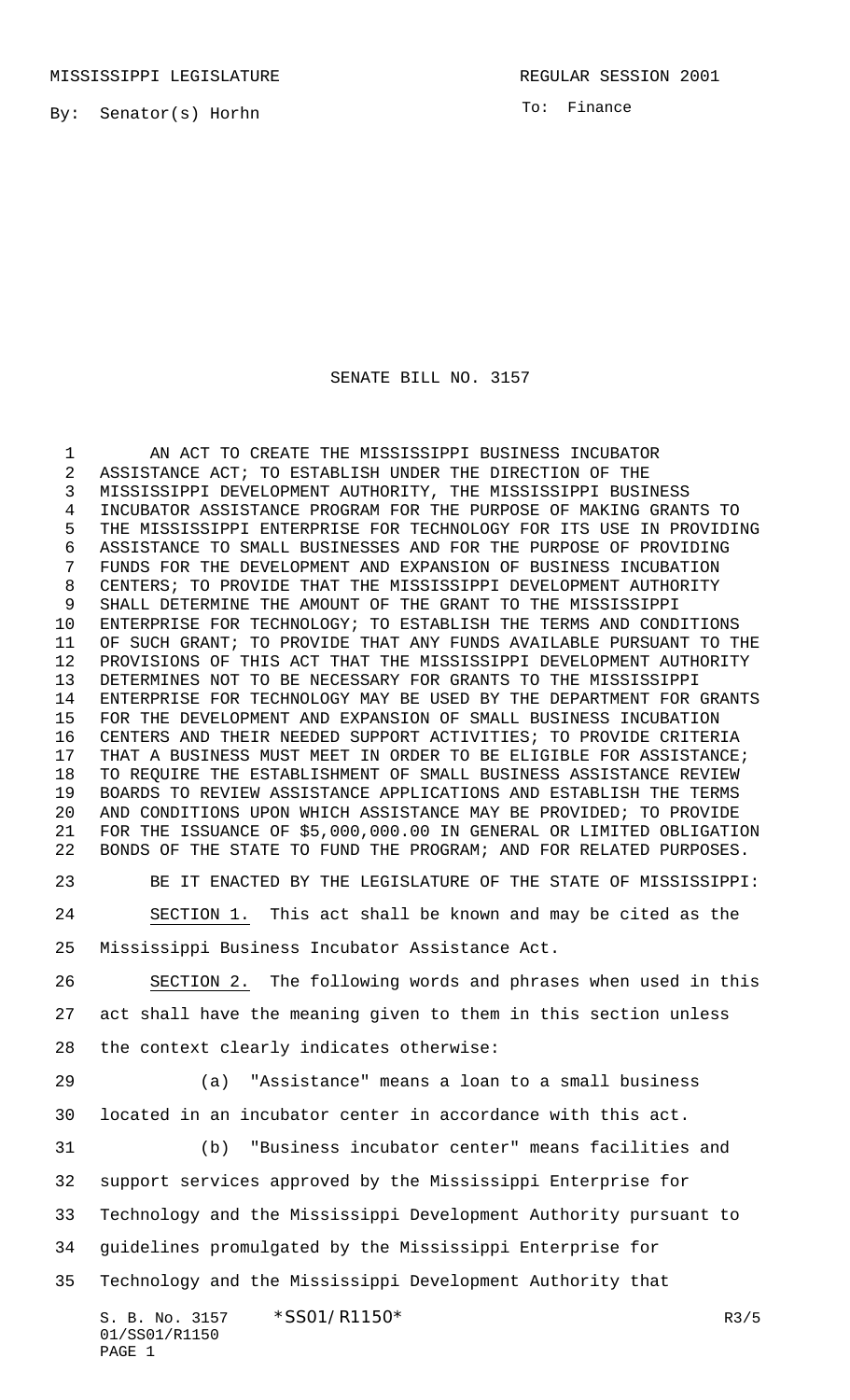encourage the establishment of successful small businesses by providing a short-term sheltered environment.

 (c) "General Fund" means the General Fund of the State of Mississippi.

 (d) "Loan" means a loan by the Mississippi Enterprise for Technology to a small business in accordance with this act. (e) "MBIA" means the Mississippi Business Incubation Association.

 (f) "MDA" means the Mississippi Development Authority. (g) "MET" means the Mississippi Enterprise for Technology.

 (h) "Program" means the Mississippi Business Incubator Assistance Program established in this act.

(i) "Seller" means the State Bond Commission.

 (j) "Small business" means a business that is a client of a qualified business incubator center.

 SECTION 3. There is hereby established, under the direction of MDA, a program to be known as the Mississippi Business Incubator Assistance Program for the purpose of making grants to the MET for its use in providing assistance to small businesses in accordance with this act and for the purpose of providing funds for the development and expansion of business incubator centers.

 SECTION 4. (1) The MET shall make application for a grant to MDA in a form satisfactory to MDA.

 (2) The application must indicate that local small business assistance review boards have been established as provided for in this act to review applications for assistance under the program and make recommendations thereon to the MET in accordance with this act. The MET shall provide such other assurances of their ability to administer and manage the program in accordance with this act as may be reasonably required by MDA.

 SECTION 5. (1) MDA shall grant funds under this act to the MET in accordance with the following terms and conditions: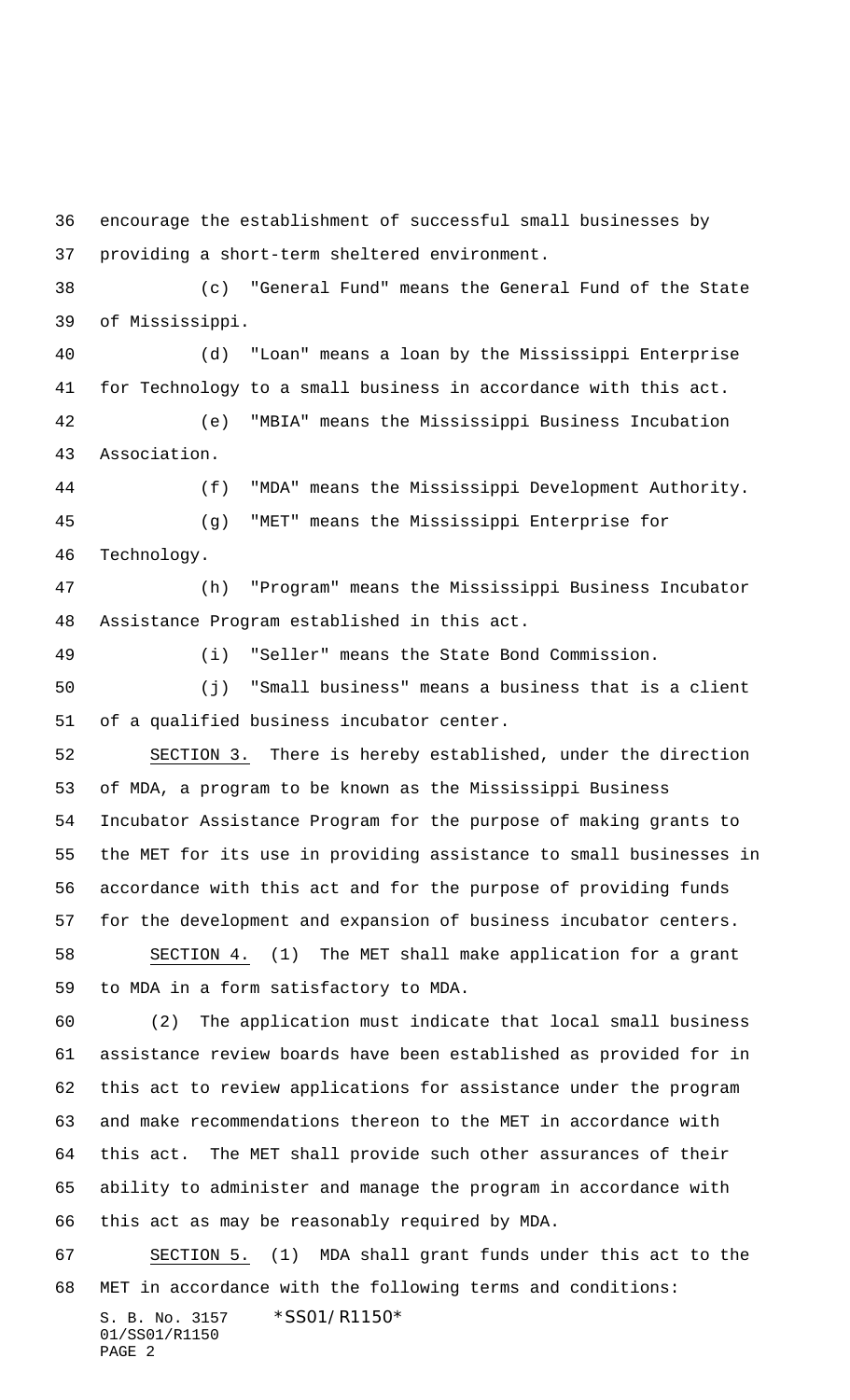(a) Grant funds received by the MET in accordance with this act shall be used by the MET to establish a revolving assistance fund for the purpose of providing assistance in accordance with this act. Except as otherwise allowed in this act, all principal and interest payments by small businesses in repayment of such assistance shall be eligible for and used by the MET for additional assistance in accordance with this act.

 (b) The MET, after meeting the criteria set forth in this act, shall receive a grant in such amount as may be determined proper by MDA for the purpose of establishing the program in accordance with this act.

 (c) The MET may utilize not more than fifty percent (50%) of interest earned on assistance provided to small businesses in accordance with this act for administration and management of the program, unless specifically authorized to utilize more by MDA.

 (d) If the MET experiences losses from assistance provided pursuant to the program in excess of fifty percent (50%) of the amount of grant funds received by the MET, the MET shall, in the discretion of MDA, return all grant funds that have not been committed for loans to MDA and MDA shall use such funds to provide additional grants to planning and development districts and qualified entities under the Mississippi Small Business Assistance Program established under the Mississippi Small Business Assistance Act. In the event of such losses, MET shall, in the discretion of MDA, forfeit the authority to manage the outstanding loans that it has made pursuant to this act and MDA may assign administrative and management control of such loans to planning and development districts and qualified entities that are eligible for grants under the Mississippi Small Business Assistance Act.

 (e) MDA shall assist MET in connection with its compliance with this act.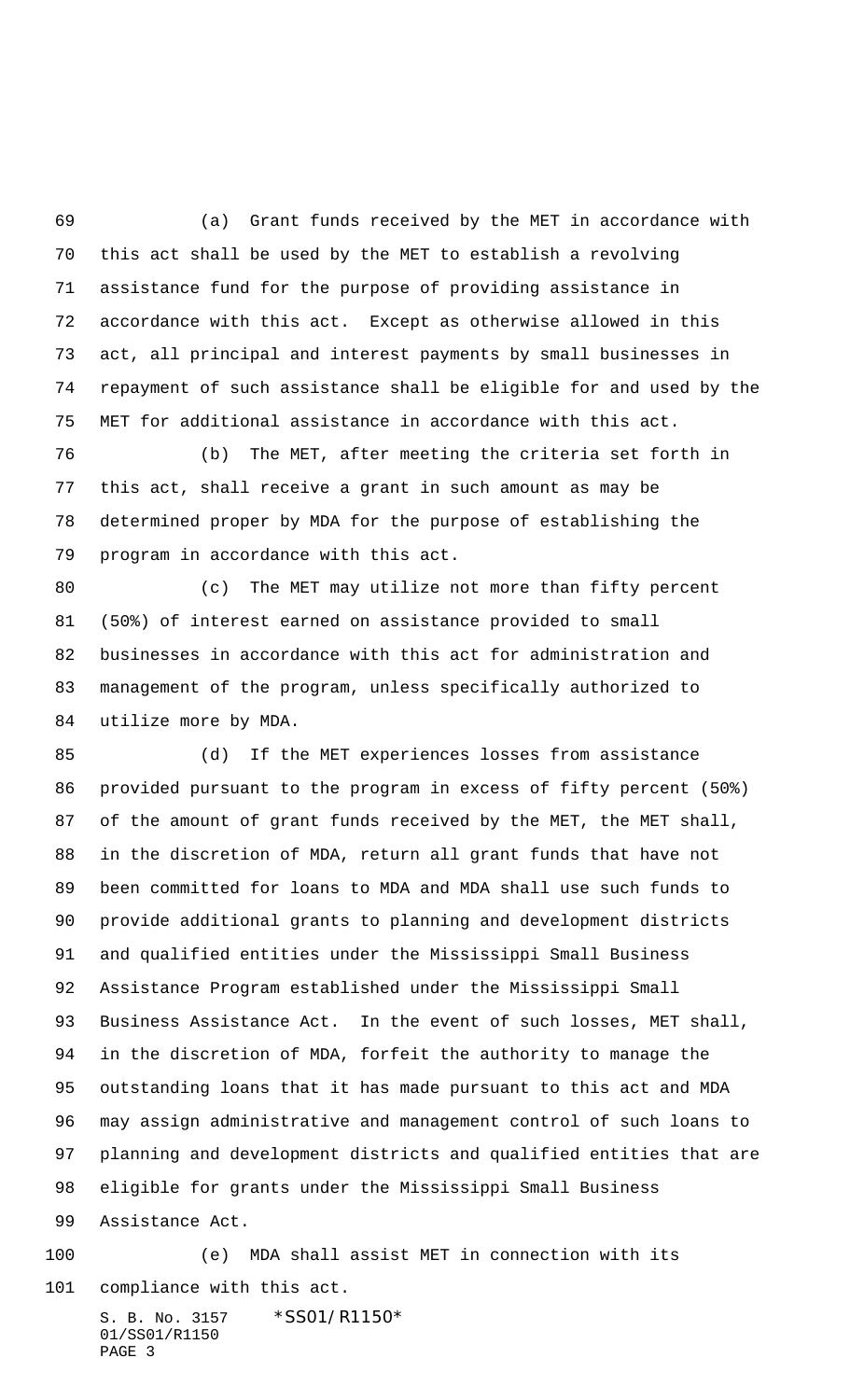(f) The MET shall submit the following reports to MDA: (i) An annual audit of grant funds received in 104 connection with the program; and

 (ii) A semiannual report on July 15 and January 15 of each year, describing all assistance provided pursuant to the program, such reports to include without limitation the following: a description of each small business receiving assistance; the project to be assisted and purpose of assistance; a description of each loan, including the terms and conditions thereof and use of the funds by the small business; and a history of the assistance pool, including principal amount loaned, interest earned, interest expended for administration and management, assistance funds available and losses. After the expiration of five (5) years from the date of receipt of the grant in accordance with this act, upon satisfaction that such reports are no longer necessary or appropriate to maintain and ensure compliance with the program, MDA may permit the MET to discontinue such semiannual reports.

 (g) If MDA determines that the MET has provided assistance in a manner inconsistent with the provisions of this act, then MDA may require the MET to convey to MDA (i) all administrative and management control of assistance provided by it under the program, and (ii) all grant funds that have not been committed for loans under this act. In such event, MDA may, in its discretion, assign administrative and management control of outstanding loans to planning and development districts and qualified entities participating in the Mississippi Small Business Assistance Program established under the Mississippi Small Business Assistance Act. MDA may, in its discretion, use any grant funds conveyed to it that have not been committed for loans under this act to provide additional grants to planning and development districts and qualified entities eligible for grants under the Mississippi Small Business Assistance Act.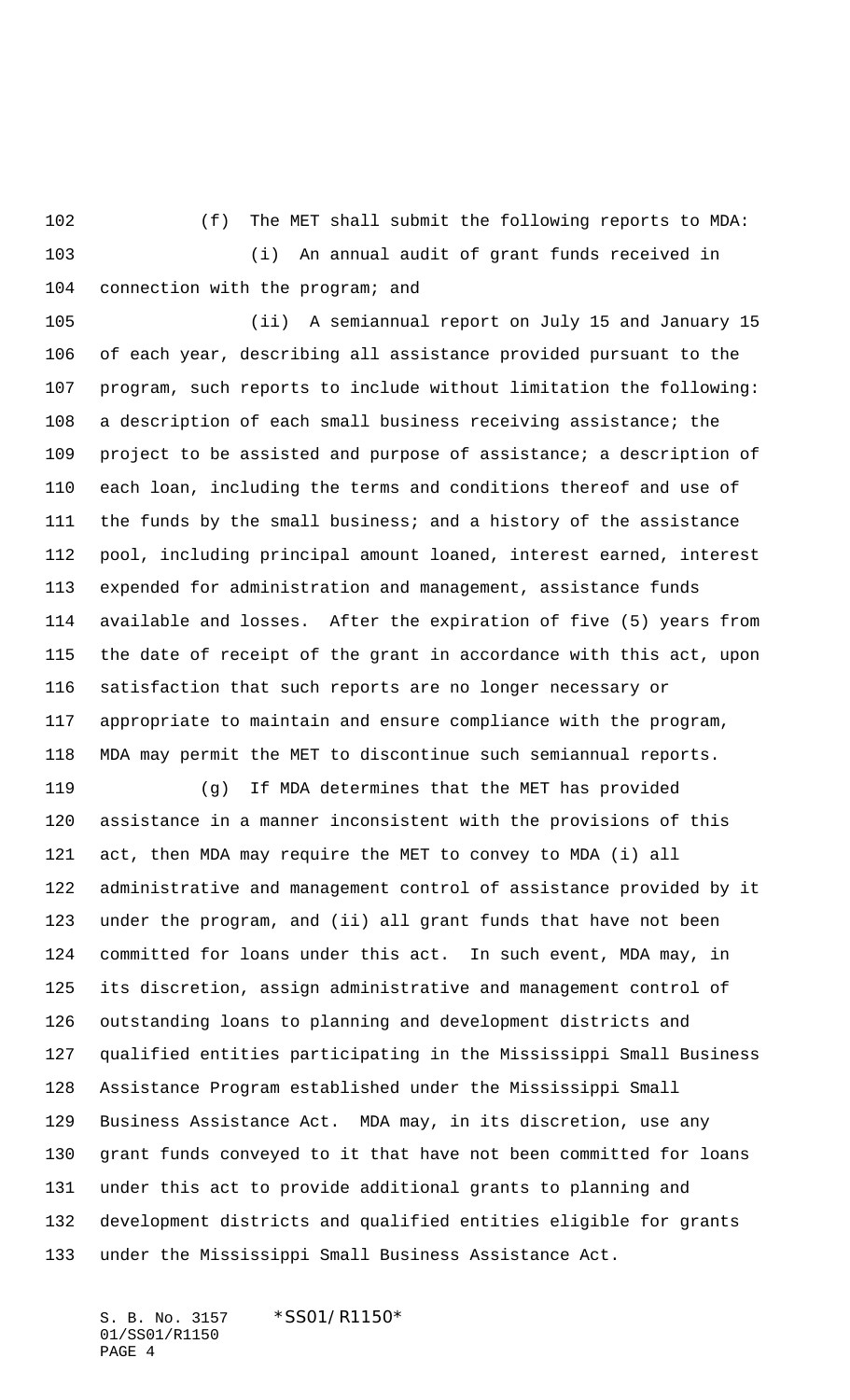(2) Any funds available pursuant to the provisions of this act that MDA determines not to be necessary for grant funds under subsection (1) of this section may be used by MDA for grants for the development and expansion of small business incubation centers and their needed support activities. MDA shall promulgate such rules and regulations for eligibility for grants under this subsection as it considers necessary.

 SECTION 6. The MET is authorized, empowered and directed to deposit all grant funds received pursuant to this act in a revolving assistance fund and to provide assistance in accordance with this act and the following criteria, terms and conditions:

 (a) To be eligible for assistance under this act, the small business and the project to be assisted must meet the following criteria:

 (i) Assistance must be in connection with an identifiable business plan, and the principal amount of all assistance may not exceed fifty percent (50%) of the total cost of the project or business plan;

 (ii) Assistance may be used in connection with the purchase or lease of equipment and inventory and for working capital; provided, however, no more than one-third (1/3) of the total assistance to a small business pursuant to this act or Thirty-three Thousand Dollars (\$33,000.00), whichever is less, may be used for working capital;

 (iii) Assistance may not be provided under the program to finance or satisfy any existing debt; and

 (iv) Assistance may not be provided to a small business unless at least sixty percent (60%) of the small business is owned, directly or indirectly, by individuals who are residents of the State of Mississippi.

 (b) The interest rate on loans shall not be less than five percent (5%) per annum or more than four percent (4%) above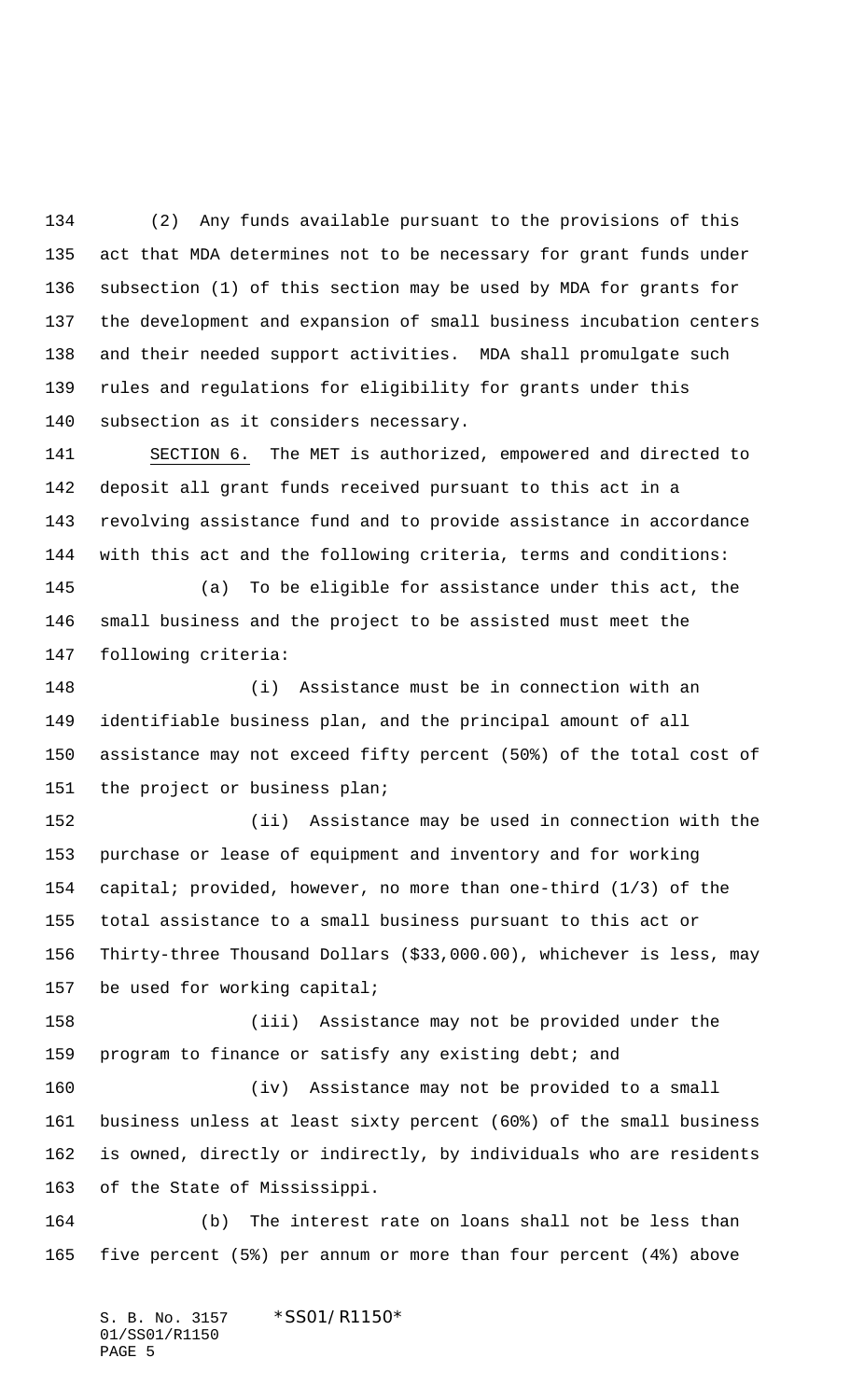the federal discount rate at the time of loan approval, plus the servicing fees established in this act.

 (c) As security for any loan under the program, the MET shall take a security interest in assets of the small business and require personal guarantees of all persons and entities owning twenty percent (20%) or more of the small business. Such security interests may be subordinate to other security interests in such assets.

 (d) The maximum term of any loan under the program shall not exceed the following: ten (10) years if used to purchase or lease equipment, five (5) years if used to provide working capital and three (3) years if used to purchase inventory.

 (e) In the event of a default by a small business on a loan under the program, the MET shall foreclose and enforce its security interests and personal guarantees relating to such loan and take all necessary and appropriate action to recover all principal and interest owed, and all amounts so recovered shall be deposited in the revolving assistance fund. Any small business which defaults on a loan under the program shall not be eligible for any other loan under the program.

 (f) No small business shall receive assistance under the program in excess of One Hundred Thousand Dollars (\$100,000.00).

 (g) All assistance applications must be reviewed by, and the terms and conditions of the assistance must be recommended to the MET by, a local small business assistance review board, established by the governing board of each business incubator center and approved by the MET, consisting of the following members:

 (i) A banker not affiliated with the senior lender; and

 (ii) Two (2) individuals who are members of the governing board of the business incubator center.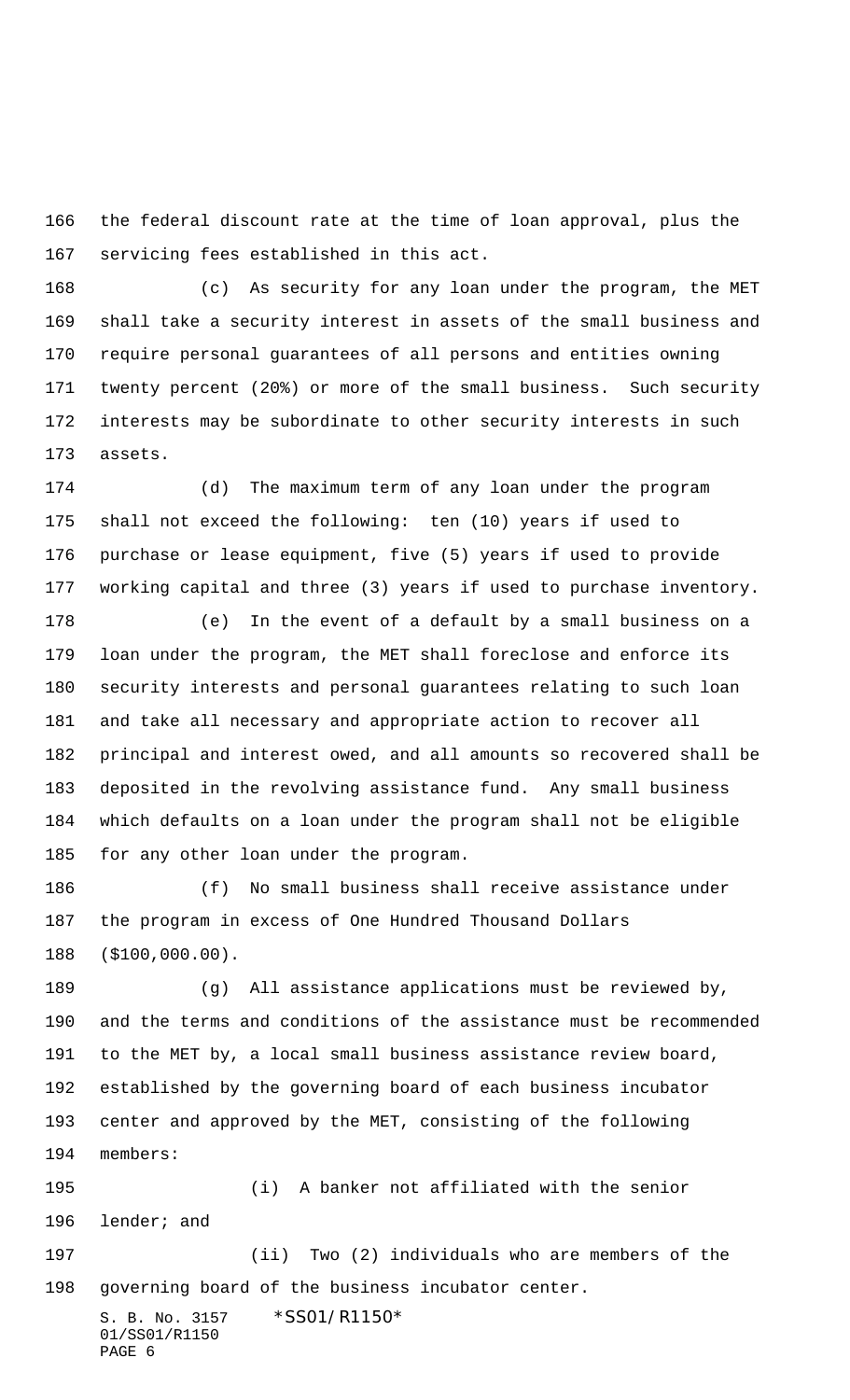Local small business assistance review boards shall meet at least quarterly and shall meet anytime there are at least two (2) assistance applications pending that require review.

 (h) If the local small business assistance review board recommends that assistance be provided, the MET may either approve and provide the assistance on the exact terms and conditions recommended by the local small business assistance review board or determines not to provide such assistance. Under no circumstances may the MET provide such assistance on any terms or conditions not approved and recommended by the local small business assistance review board. If the MET determines not to provide the assistance that the local small business assistance review board has recommended to be provided, the governing body of the MET shall place in its minutes an explanation of the reasons for such refusal. If the local small business assistance review board recommends against providing the assistance, the MET shall not provide such assistance under any terms and conditions.

 SECTION 7. The MET is hereby authorized to engage legal counsel, accountants, financial advisors, appraisers, consultants and others as needed in connection with providing assistance to small businesses pursuant to this act, and to charge the costs of these services to the small businesses receiving such assistance or charge the proceeds of such assistance therefor.

 SECTION 8. MDA shall adopt and publish the eligibility criteria for MET to participate in the program as set forth in this act, and program report forms, all in accordance with this act, and such other rules and regulations as may be necessary and 226 appropriate in carrying out its responsibilities under this act; provided, however, that the MET shall have sole authority over the approval of assistance and the management of the assistance provided under this act.

S. B. No. 3157 \* SS01/R1150\* 01/SS01/R1150 PAGE 7 SECTION 9. No assistance shall be provided to a small business under this act unless the small business certifies to the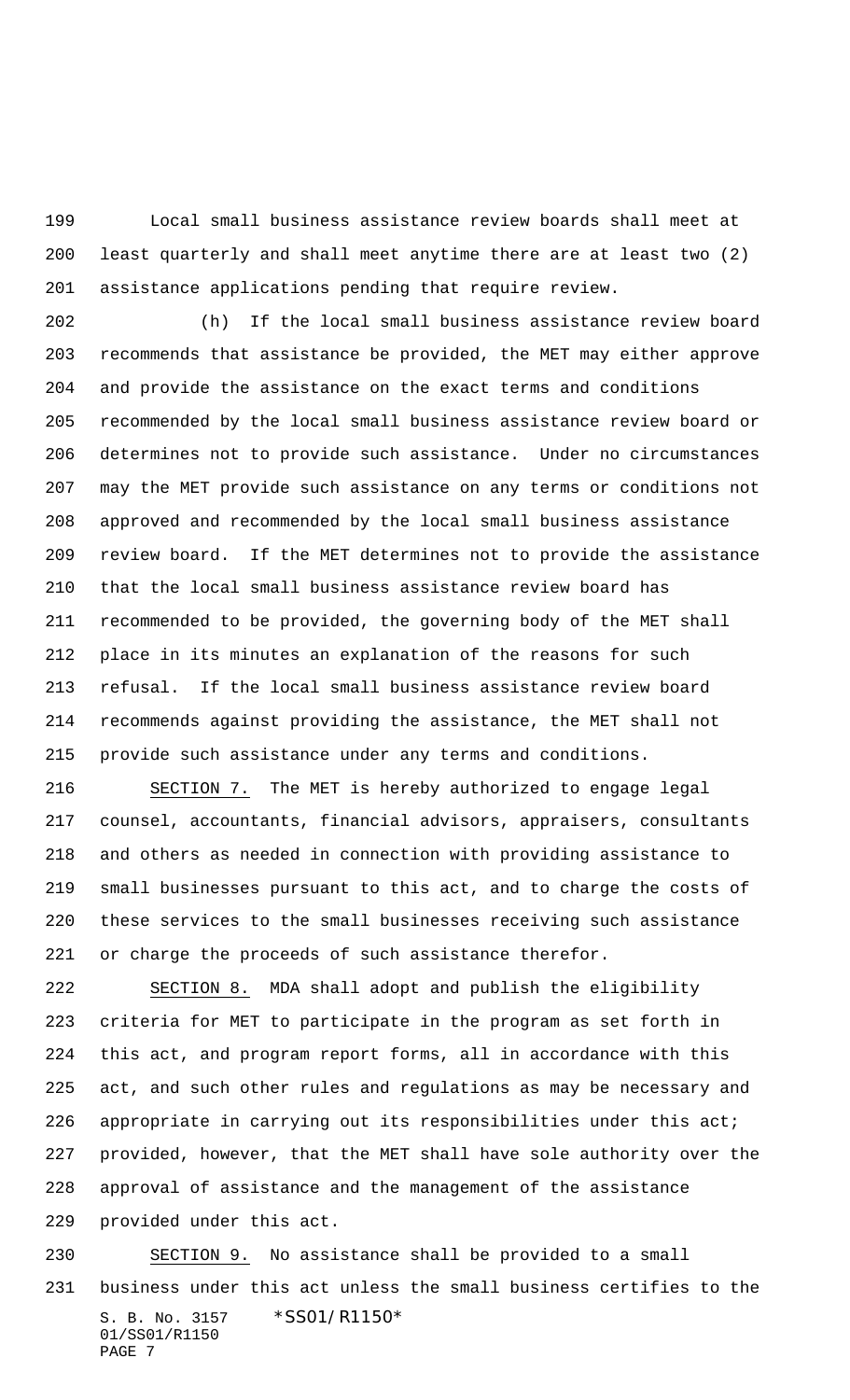MET, in a form satisfactory to MDA, that it will not discriminate against any employee or against any applicant for employment because of race, religion, color, national origin, sex or age.

 SECTION 10. (1) There is hereby created a special fund in the State Treasury to be known as the Mississippi Business Incubator Assistance Fund out of which grants and expenditures authorized in connection with the program shall be disbursed. All monies received by issuance of bonds to carry out the purposes of this act shall be deposited into the Mississippi Business Incubator Assistance Fund.

 (2) All funds repaid to the State Treasury under this act or designated hereunder for repayment of any bonds issued under this act shall be delivered to the State Treasurer for deposit in the General Fund.

 SECTION 11. (1) All bonds issued under the authority of this act shall be redeemed at maturity, together with all interest due, from time to time, on the bonds, and these principal and interest payments shall be paid from the General Fund.

 (2) In the event that all or any part of the bonds and notes are purchased, they shall be canceled and returned to the loan and transfer agent as canceled and paid bonds and notes; and thereafter all payments of interest thereon shall cease and the canceled bonds, notes and coupons, together with any other canceled bonds, notes and coupons, shall be destroyed as promptly as possible after cancellation but not later than two (2) years after cancellation. A certificate evidencing the destruction of the canceled bonds, notes and coupons shall be provided by the loan and transfer agent to the seller.

S. B. No. 3157 \* SS01/R1150\* 01/SS01/R1150 PAGE 8 (3) The State Treasurer shall determine and report to the Department of Finance and Administration and Legislative Budget Office by September 1 of each year the amount of money necessary for the payment of the principal of and interest on outstanding obligations for the following fiscal year and the times and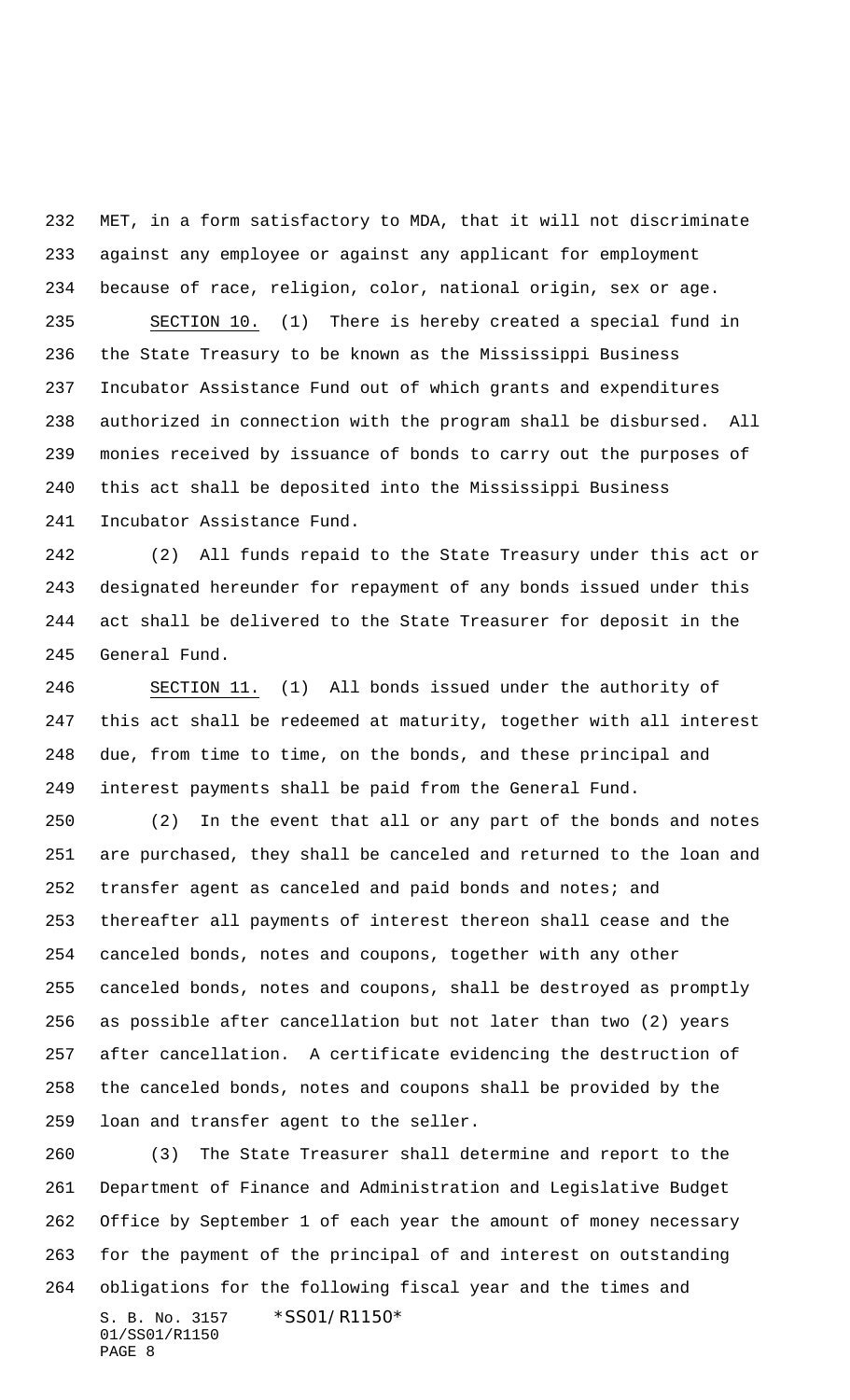amounts of the payments. It shall be the duty of the Governor to include in every executive budget submitted to the Legislature full information relating to the issuance of bonds and notes under the provisions of this act and the status of the General Fund for the payment of the principal of and interest on the bonds and notes.

 (4) Except as otherwise provided by law, the rate of interest on any assistance made using funds from the Mississippi Business Incubator Assistance Fund shall be in accordance with Section 6 of this act. Notwithstanding the provisions of any other law to the contrary, the interest rate charged shall not be set such that the aggregate of the interest, penalties and other payments to the MET in connection with such assistance made using funds from the Mississippi Business Incubator Assistance Fund will cause the bonds issued pursuant to this act to be deemed arbitrage bonds pursuant to Section 148 of the Internal Revenue Code of 1986 and the regulations promulgated thereunder. In the case of assistance initially funded from the proceeds of notes and subsequently funded from renewal bonds and notes, the interest rate to be charged on the assistance shall be established in accordance with Section 57-10-513 upon the sale of bonds or notes, as the case may be, for such assistance.

S. B. No. 3157 \*SS01/R1150\* 01/SS01/R1150 PAGE 9 SECTION 12. (1) The seller is authorized to borrow, on the credit of the state, money not exceeding the aggregate sum of Five Million Dollars (\$5,000,000.00), not including money borrowed to refund outstanding bonds, notes or replacement notes, as may be necessary to carry out the purposes of this act. The rate of interest on any such bonds or notes which are not subject to taxation shall not exceed the rates set forth in Section 75-17-101, Mississippi Code of 1972, for general obligation bonds. (2) As evidence of indebtedness authorized in this act, general or limited obligation bonds of the state shall be issued from time to time to provide monies necessary to carry out the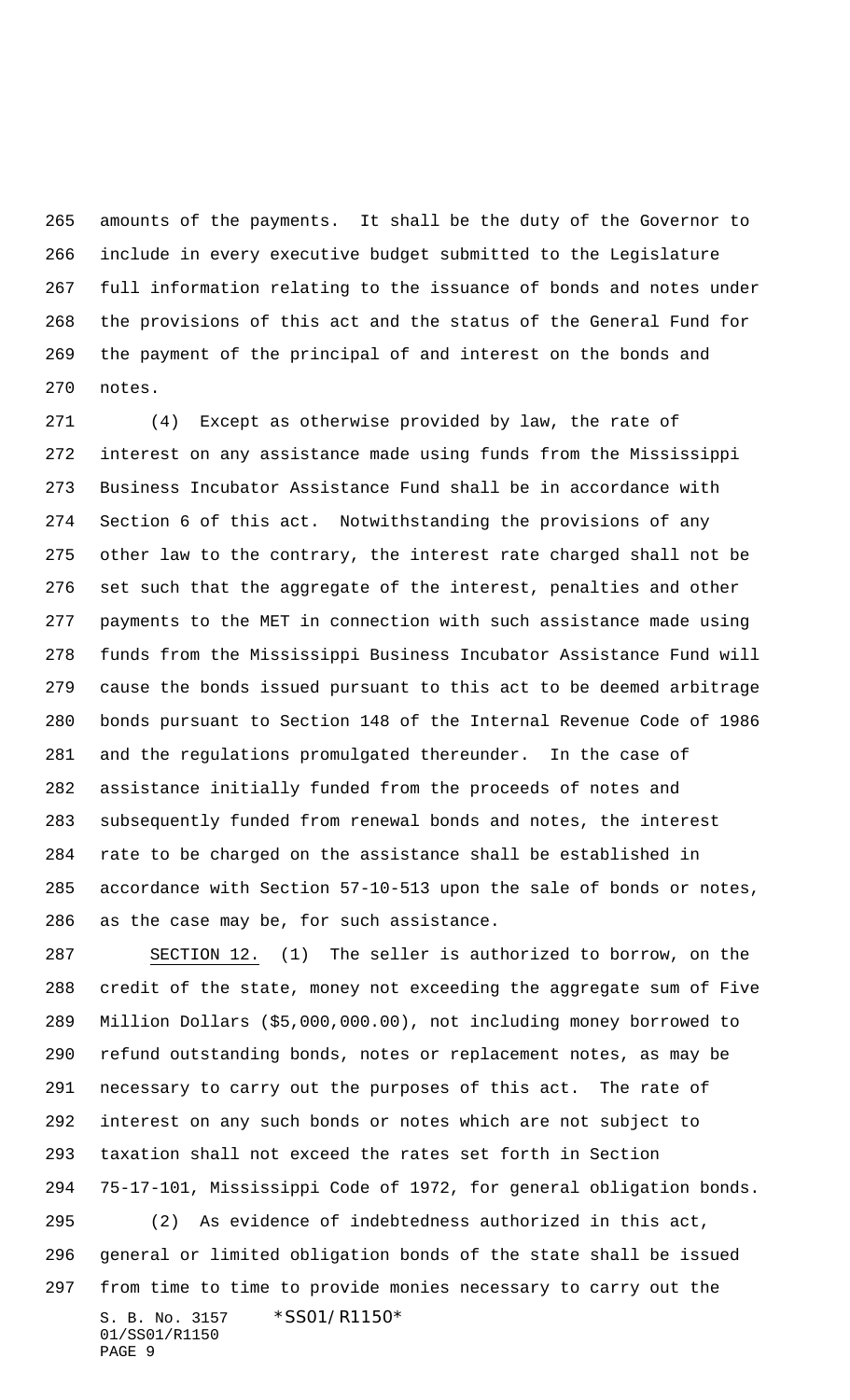purposes of this act for such total amount, in such form, in such denominations, payable in such currencies (either domestic or foreign, or both), and subject to such terms and conditions of issue, redemption and maturity, rate of interest and time of payment of interest as the seller directs, except that such bonds shall mature or otherwise be retired in annual installments beginning not more than five (5) years from date thereof and extending not more than twenty (20) years from the date thereof.

 (3) All bonds and notes issued under authority of this act shall be signed by the chairman of the seller, or by his facsimile signature, and the official seal of the seller shall be affixed thereto, attested by the secretary of the seller.

 (4) All bonds and notes issued under authority of this act may be general or limited obligations of the state, and the full faith and credit of the State of Mississippi as to general obligation bonds, or the revenue derived from projects assisted as to limited obligation bonds, are hereby pledged for the payment of the principal of, and interest on, such bonds and notes.

 (5) Such bonds and notes and the income therefrom shall be exempt from all taxation in the State of Mississippi.

 (6) The bonds may be issued as coupon bonds or registered as to both principal and interest, as the seller may determine. If interest coupons are attached, they shall contain the facsimile signature of the chairman and the secretary of the seller.

 (7) As to bonds issued hereunder and designated as taxable bonds by the seller, any immunity of the state to taxation by the United States government of interest on bonds or notes issued by the state is hereby waived.

 SECTION 13. (1) Whenever bonds are issued, they shall be offered for sale at not less than par value and accrued interest and shall be sold by the seller at public or private sale, from time to time, in such manner and at such price as may be determined by the seller to be most advantageous.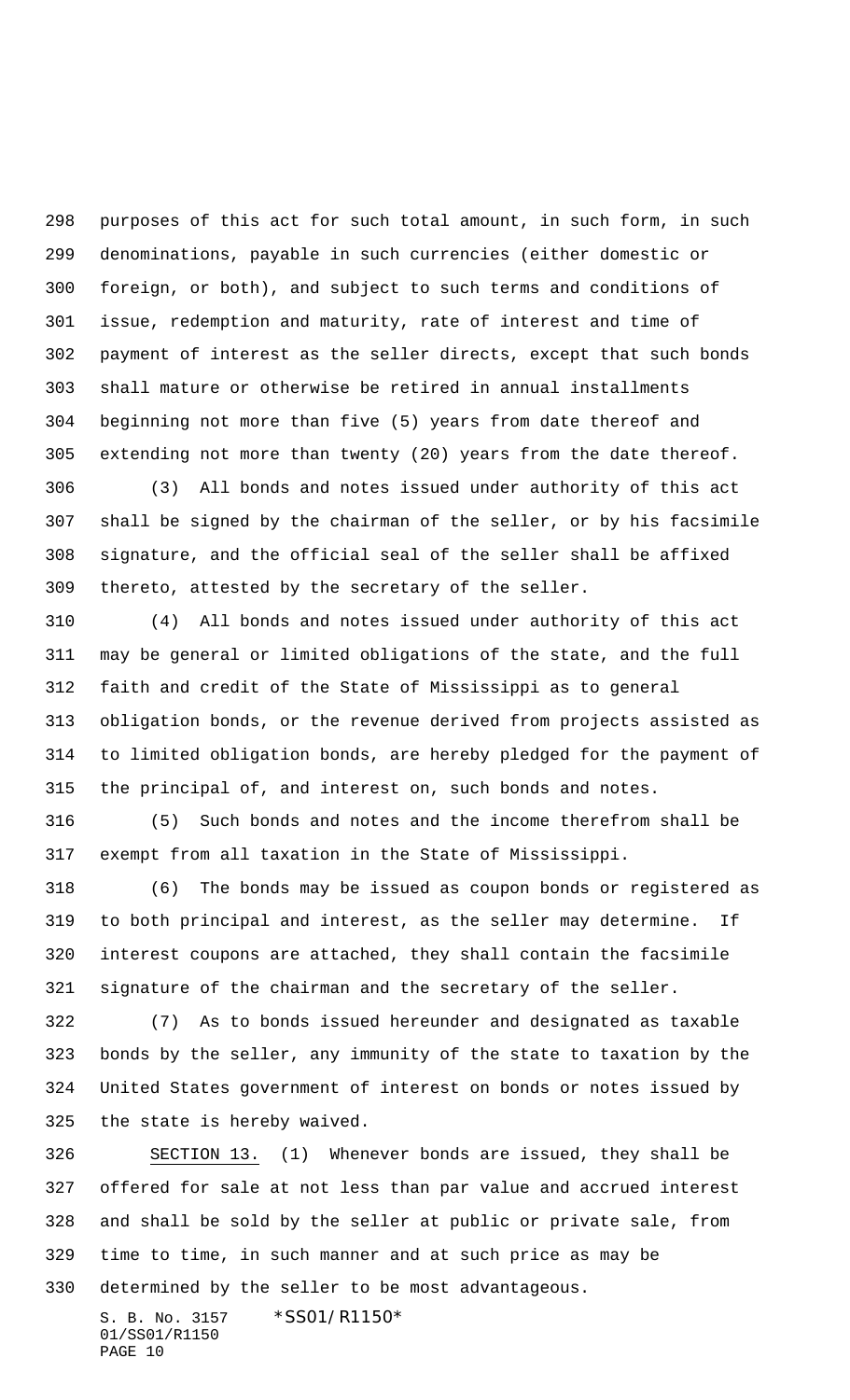(2) Any portion of any bond issue so offered and not sold or subscribed for at public sale may be disposed of by private sale by the seller in such manner and at such prices not less than par and accrued interest, as the seller shall direct.

 (3) When bonds are issued from time to time, the bonds of each issue shall constitute a separate series to be designated by the seller or may be combined for sale as one (1) series with other general obligation bonds of the State of Mississippi.

 (4) Until permanent bonds can be prepared, the seller, may in its discretion, issue, in lieu of permanent bonds, temporary bonds in such form and with such privileges as to registration and exchange for permanent bonds as may be determined by the seller.

 (5) Pending their application to the purposes authorized, bond proceeds held or deposited by the State Treasurer may be invested or reinvested as are other funds in the custody of the State Treasurer in the manner provided by law. All earnings received from the investment or deposit of such funds shall be paid into the State Treasury to the credit of the Mississippi Business Incubator Assistance Fund.

 (6) The State Treasurer shall prepare the necessary registry book to be kept in the office of the duly authorized loan and transfer agent of the state for the registration of any bonds, at the request of owners thereof, according to the terms and conditions of issue directed by the seller.

 (7) All costs and expenses in connection with the issue of and sale and registration of the bonds and notes in connection with this act, and all costs and expenses in connection with implementation of the program and development of application forms, procedures and requirements for use in connection with the program may be paid from the proceeds of bonds and notes issued under this act.

S. B. No. 3157 \* SS01/R1150\* 01/SS01/R1150 PAGE 11 (8) The seller may provide in the resolution authorizing the issuance of such bonds for the employment of one or more persons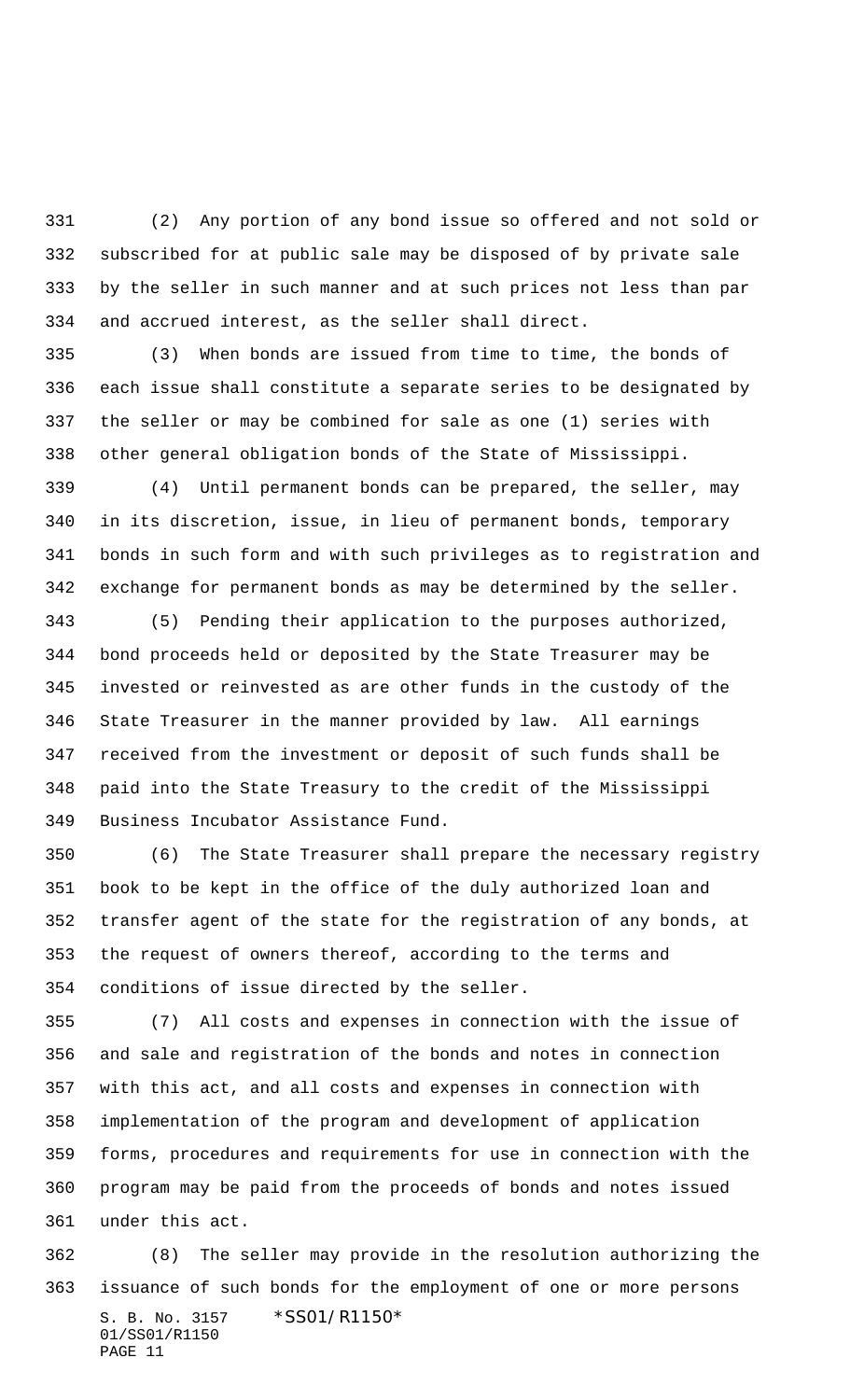or firms to assist in the sale of the bonds; for executing contracts with financial institutions located either within or without the State of Mississippi to act as registrar, paying agents, transfer agents or otherwise; for rating of the bonds; and for purchasing insurance.

 SECTION 14. (1) Pending the issuance of bonds of the state as authorized under this act, the seller is hereby authorized in accordance with the provisions of this act and on the credit of the state, to make temporary borrowings not to exceed two (2) years in anticipation of the issue of bonds in order to provide funds in such amounts as may, from time to time, be deemed advisable prior to the issue of bonds. In order to provide for, and in connection with, such temporary borrowings, the seller is hereby authorized in the name and on behalf of the state to enter into any purchase, loan or credit agreement, or agreements, or other agreement or agreements, with any financial institution or persons in the United States having power to enter into the same, which agreements may contain such provisions not inconsistent with the provisions of this act as may be authorized by the seller.

 (2) All temporary borrowings made under this section shall be evidenced by notes of the state which shall be issued, from time to time, for such amounts not exceeding in the aggregate the applicable statutory and constitutional debt limitation, in such form and in such denominations and subject to terms and conditions of sale and issue, prepayment or redemption and maturity, rate or rates of sale and time of payment of interest, as the seller shall authorize and direct and in accordance with this act. Such authorization and direction may provide for the subsequent issuance of replacement notes to refund, upon issuance thereof, such notes, and may specify such other terms and conditions with respect to the notes and replacement notes thereby authorized for issuance as the seller may determine and direct.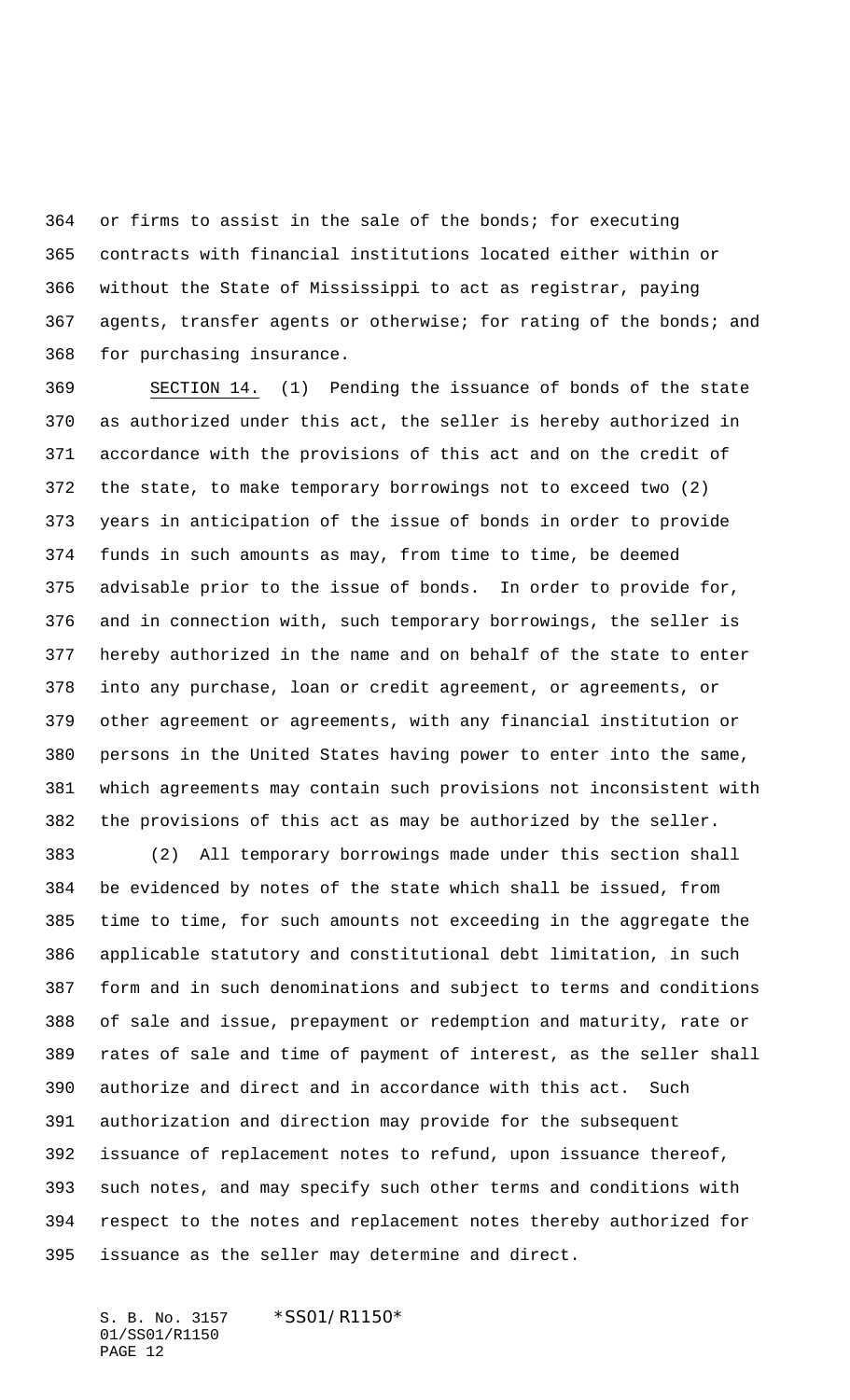(3) When the authorization and direction of the seller provide for the issuance of replacement notes, the seller is hereby authorized in the name and on behalf of the state, to enter into agreements, with any financial institutions or persons in the United States having the power to enter into the same:

 (a) To purchase or underwrite an issue or series of issues of notes.

 (b) To enter into any purchase, loan or credit agreements, and to draw monies pursuant to any such agreements on the terms and conditions set forth therein, and to issue notes as evidence of borrowings made under any such agreements.

 (c) To appoint or act as issuing and paying agent or agents with respect to notes.

 (d) To do such other acts as may be necessary or appropriate to provide for the payment, when due, of the principal of, and interest on, such notes.

 Such agreements may provide for the compensation of any purchasers or underwriters of notes or replacement notes by payment of a fixed fee or commission at the time of issuance thereof, and for all other costs and expenses, including fees for agreements related to the notes issuing and paying agent costs. Costs and expenses of issuance may be paid from the proceeds of the notes.

S. B. No. 3157 \* SS01/R1150\* 01/SS01/R1150 (4) When the authorization and direction of the seller provides for the issuance of replacement notes, it shall, at or prior to the time of delivery of these notes or replacement notes, determine the principal amounts, dates of issue, interest rate or rates, rates of discount, denominations and all other terms and conditions relating to the issuance. The State Treasurer shall perform all acts and things necessary to pay or cause to be paid, when due, all principal of, and interest on, the notes being refunded by replacement notes and to assure that the same may draw upon any monies available for that purpose pursuant to any

PAGE 13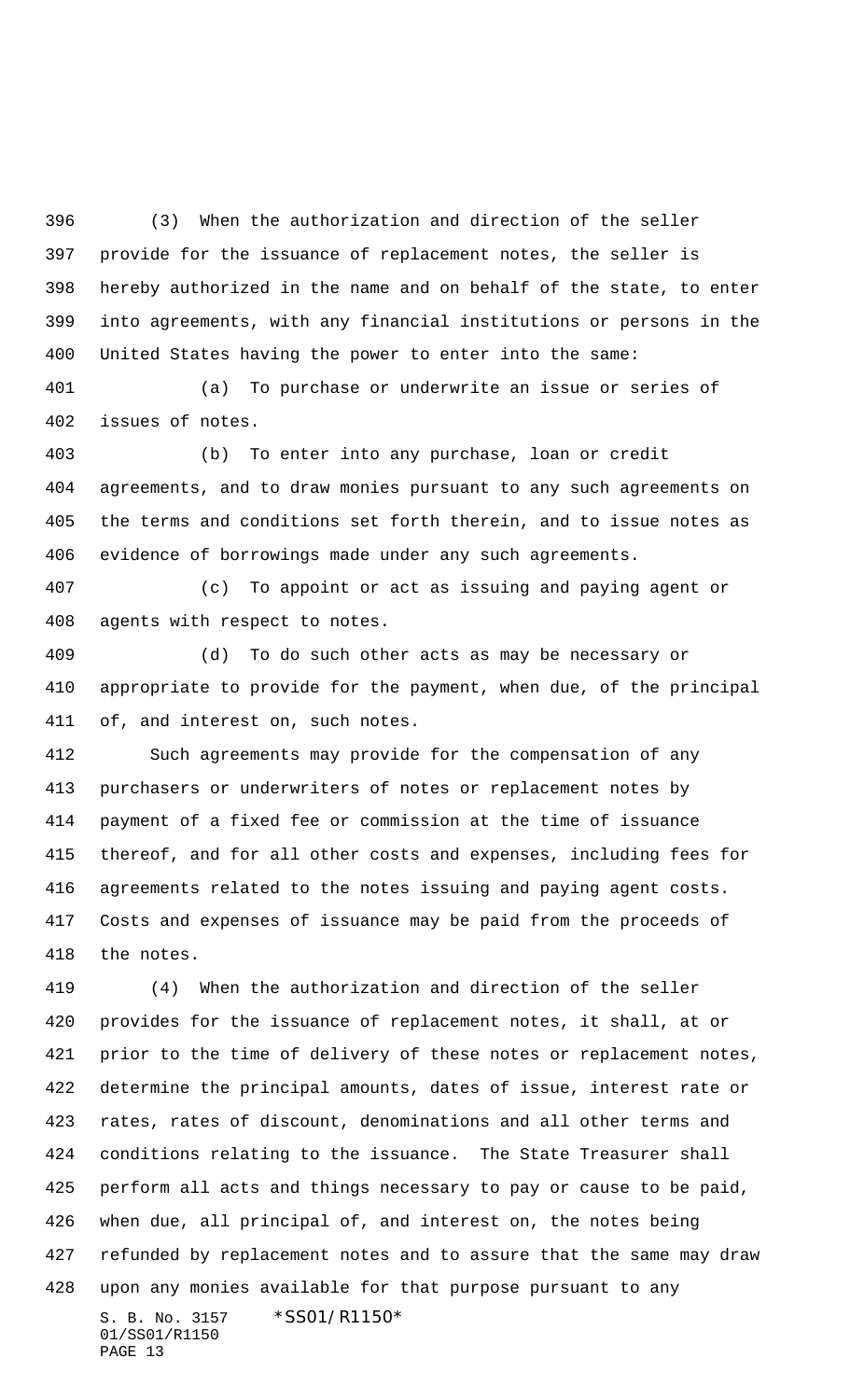purchase loan or credit agreements established with respect thereto, all subject to the authorization and direction of the seller.

 (5) Outstanding notes evidencing such borrowings may be funded and retired by the issuance and sale of the bonds of the state as hereinafter authorized. The refunding bonds must be issued and sold not later than a date two (2) years after the date of issuance of the first notes evidencing such borrowings to the extent that payment of such notes has not otherwise been made or provided for by sources other than proceeds of replacement notes.

 (6) The proceeds of all such temporary borrowing shall be paid to the State Treasurer to be held and disposed of in accordance with the provisions of Section 10 of this act.

 SECTION 15. (1) The proceeds realized from the sale of bonds and notes under this act, other than refunding bonds and replacement notes, shall be paid to the State Treasurer and deposited into the Mississippi Business Incubator Assistance Fund and specifically dedicated to the purposes enumerated in this act.

 (2) All nonfederal funds which may become available for the purposes of this act shall be deposited in the Mississippi Business Incubator Assistance Fund and shall be allocated for the purposes of this act.

 (3) The proceeds of the sale of refunding bonds and replacement notes shall be applied solely to the payment of the principal of, the accrued interest on and premium, if any, and costs of redemption of, the bonds and notes for which such obligations have been issued.

 SECTION 16. The Attorney General of the State of Mississippi shall represent the seller in issuing, selling and validating bonds or notes herein provided for, and the seller is hereby authorized and empowered to expend from the proceeds derived from the sale of the bonds or notes authorized hereunder all necessary